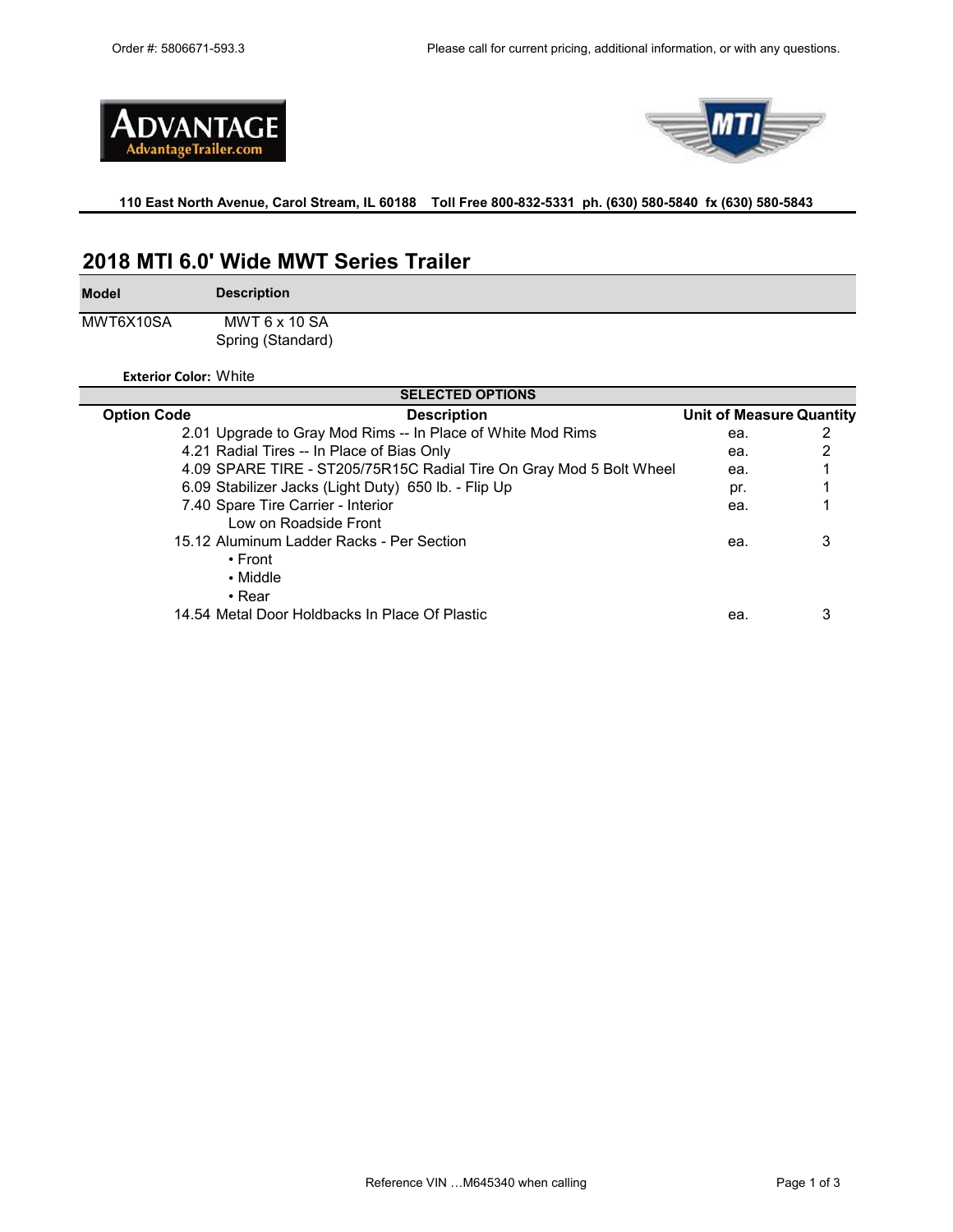

### **Axle**

SA Models - 3,000 lb. Spring Idler Axle **Interior** SAE Models - 3,500 lb. Spring Brake Axle 3/4" State 3/4" Engineered Wood Flooring TA2 Models - 3,500 lb. Spring Brake Axles 3/8" Plywood Walls Trimmed Out with Lauan

TA3 Models - 5,200 lb. Spring Brake Axles **Interior Heights**

## **Tires and Rims**

ST205/75D15 Bias w\White Wheels on 3,000 lb. and **Exterior** 3.500 lb. axles Flow-Thru Sidewall Vents ST225/75R15 Radial w\White Wheels on 5,200 lb Axles .030 Exterior Metal

24" On-Center Floor **ATP Fenders** 18" Wedge Nose 2008 2009 2012 12:30 1899 2012 1-1/2" Lower Trim Undercoated Frame 3" Top Rail

**Side Door - All Doors with NO Step <b>Electrical** 

32" Door w\Barlock on 10' and Londer 5' & 6' Wide Models

| <b>Hitch</b>                       |  | <b>Rear Door</b> |        |               |             |
|------------------------------------|--|------------------|--------|---------------|-------------|
| 2" Coupler - Single Axle Models    |  |                  | Single | <b>Double</b> | Ramp        |
|                                    |  | Width            | Door   | Door          | Door        |
| 2,000 lb. Top Wind Jack w\Sand Pad |  |                  |        |               |             |
| Safety Chains                      |  | 6'               |        |               | *Light Duty |

**6' Wides** \* Light Duty Ramp Door has a 1,000 lb. capacity

4' Wides - 4' 7' Wides - 6' 5' Wides - 5' 6" 8.5' Wides - 6' 6"

6' Wides - 6'

Inverted ATP Stoneguard **Frame** Galvanized Steel Roof 24" On Center Roof and Walls **ATP Rear Corners and Header** ATP Rear Corners and Header

**5', 6', 7' Wides** (1) 12-Volt Dome Light 4-Way Plug on Idler Axles

> LED Strip Tail Light/Brake Lights, Surface Mounted LED Surface Mounted Clearance Lights

36" Door w\Barlock on 7' Wide Models Breakaway Box, Battery, & Switch